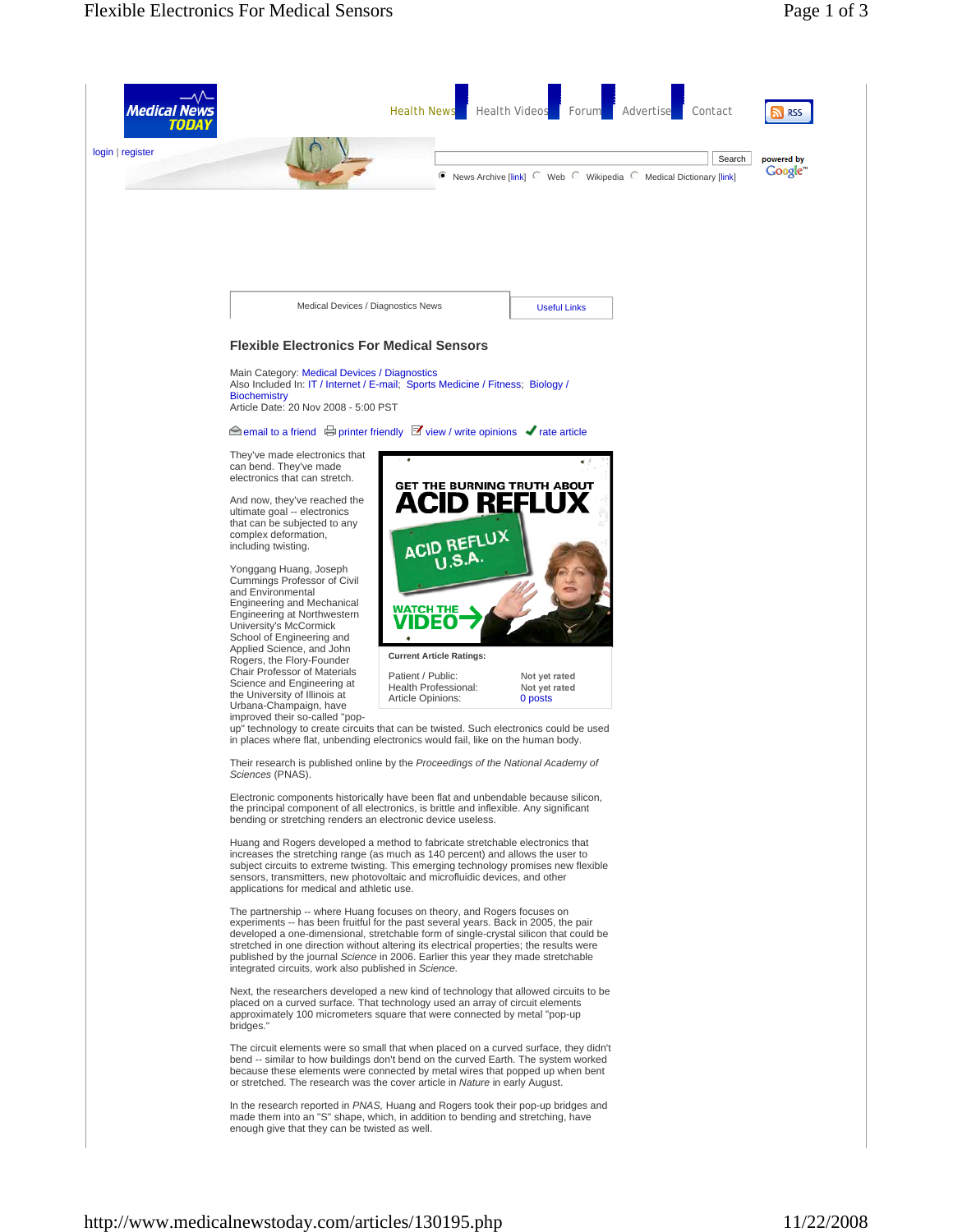![](_page_1_Picture_2.jpeg)